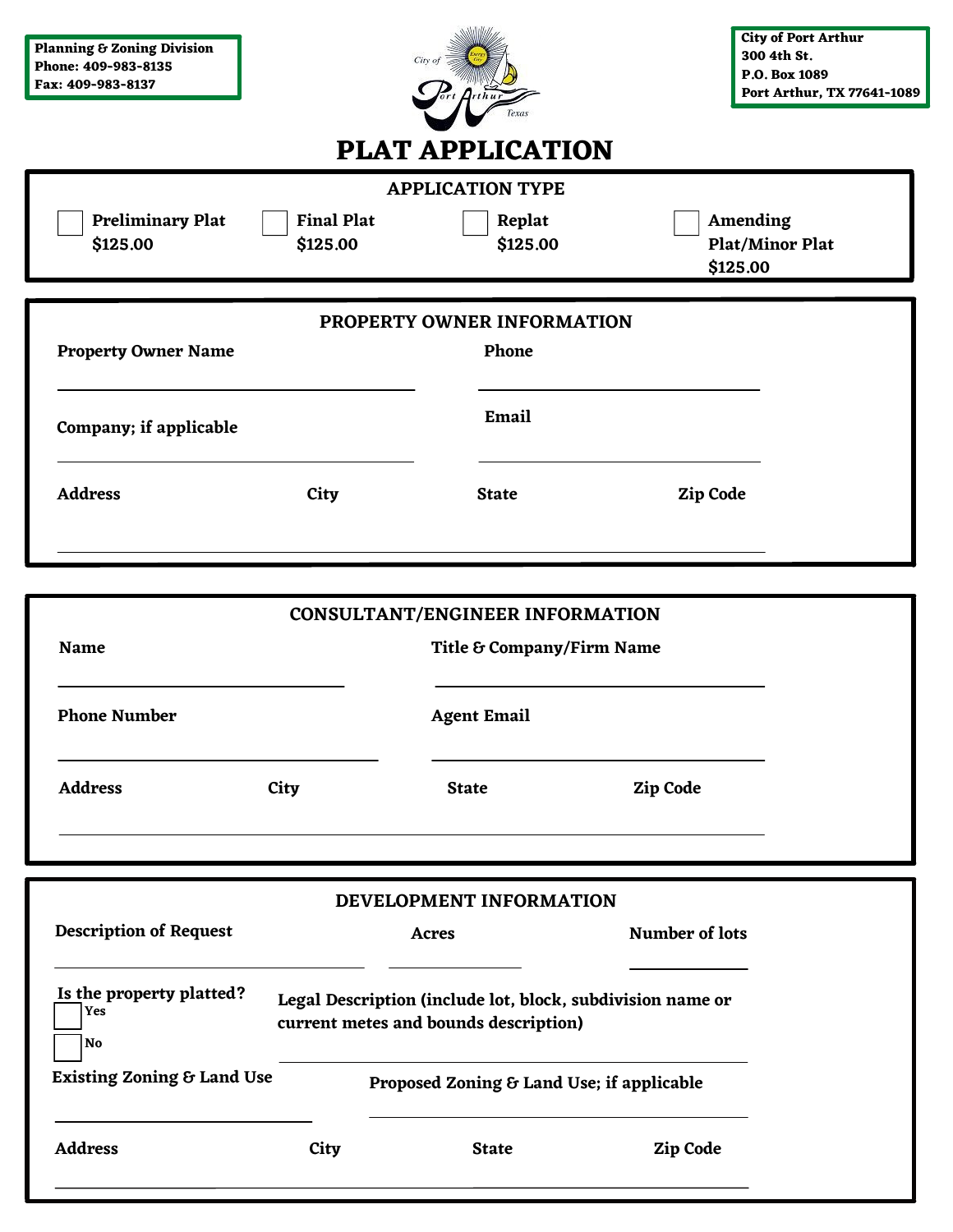

#### **30-DAY NOTICE FOR PLAT REVIEW/APPROVAL TIMING**

**\*This is to notify authorized agent(s) and property owner(s) of House Bill 3167 (HB 3167) that all plat applications must be reviewed, approved or denied within thirty (30) days of receipt to the City of Port Arthur Planning & Zoning Division. Signing below acknowledges understanding of the '30-day shot clock' regulation as established by the state of Texas.\***

*\*Signatures must be ORIGINAL and not photocopied when submitted.\**

| <b>Agent Signature</b> | <b>Date</b> |
|------------------------|-------------|
| <b>Agent Signature</b> | Date        |
| <b>Owner Signature</b> | Date        |
| <b>Owner Signature</b> | <b>Date</b> |
|                        |             |

*\*Signatures must be ORIGINAL and not photocopied when submitted.\**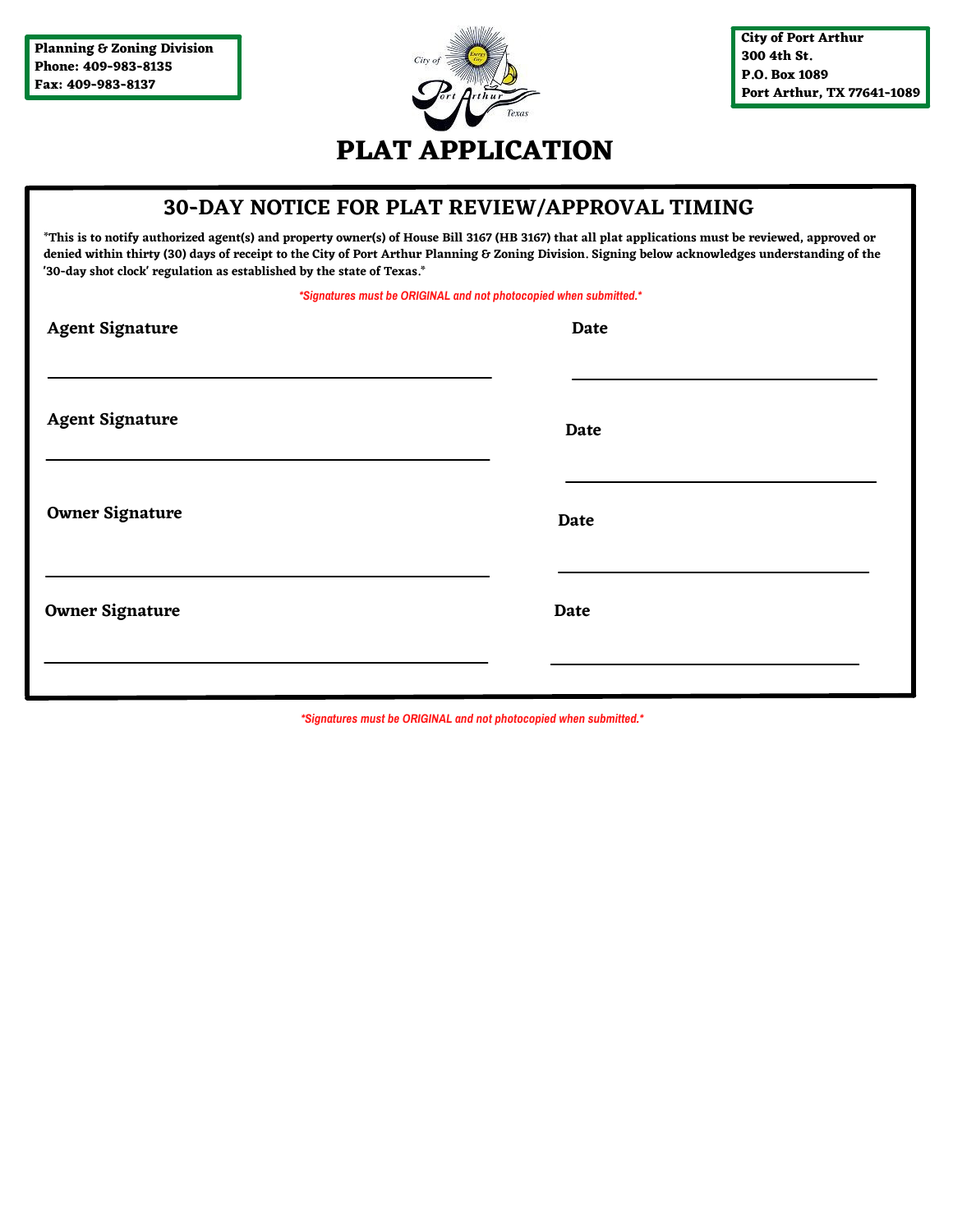

### **AUTHORIZED AGENT**

| Authorized Agent: if property owner is being represented by an authorized agent, complete the following.<br>I hereby depose and state under the penalties of perjury that all statements, proposals and/or plans<br>submitted with/or contained in this application are true and correct and the application is complete to the<br>best of my knowledge and belief. |                                                                                    |
|---------------------------------------------------------------------------------------------------------------------------------------------------------------------------------------------------------------------------------------------------------------------------------------------------------------------------------------------------------------------|------------------------------------------------------------------------------------|
|                                                                                                                                                                                                                                                                                                                                                                     | *Signatures and notary stamp must be ORIGINAL and not photocopied when submitted.* |
| <b>Agent Name &amp; Title</b>                                                                                                                                                                                                                                                                                                                                       | <b>Agent Phone</b>                                                                 |
| <b>Agent Email</b>                                                                                                                                                                                                                                                                                                                                                  |                                                                                    |
| <b>Agent Signature</b>                                                                                                                                                                                                                                                                                                                                              | Date                                                                               |
| <b>Owner(s) Signature</b>                                                                                                                                                                                                                                                                                                                                           | Date                                                                               |
|                                                                                                                                                                                                                                                                                                                                                                     |                                                                                    |

#### **\*NOTARY STATEMENT: ALL SIGNATURES MUST BE NOTARIZED\***

**Notary Statement Fee per Ordinance 90-49 is \$125**

**Before me, the undersigned authority, on this day personally appeared**

| instrument, and                                  |                                        |                                                                                    | known to me to be the person whose name is subscribed to the above and foregoing    |
|--------------------------------------------------|----------------------------------------|------------------------------------------------------------------------------------|-------------------------------------------------------------------------------------|
| expressed and in the<br>capacity therein stated. |                                        |                                                                                    | acknowledged to me that he/she executed the same for the purposes and consideration |
|                                                  | Given under my hand and seal office on |                                                                                    |                                                                                     |
|                                                  |                                        |                                                                                    |                                                                                     |
|                                                  |                                        |                                                                                    |                                                                                     |
|                                                  |                                        |                                                                                    | <b>Seal</b>                                                                         |
|                                                  |                                        | *Signatures and notary stamp must be ORIGINAL and not photocopied when submitted.* |                                                                                     |
|                                                  |                                        |                                                                                    |                                                                                     |
|                                                  |                                        |                                                                                    |                                                                                     |
|                                                  |                                        |                                                                                    |                                                                                     |
|                                                  |                                        |                                                                                    |                                                                                     |
| <b>STAFF USE ONLY</b>                            |                                        |                                                                                    |                                                                                     |
| <b>Application Date:</b>                         | Fee:                                   | Case No.                                                                           |                                                                                     |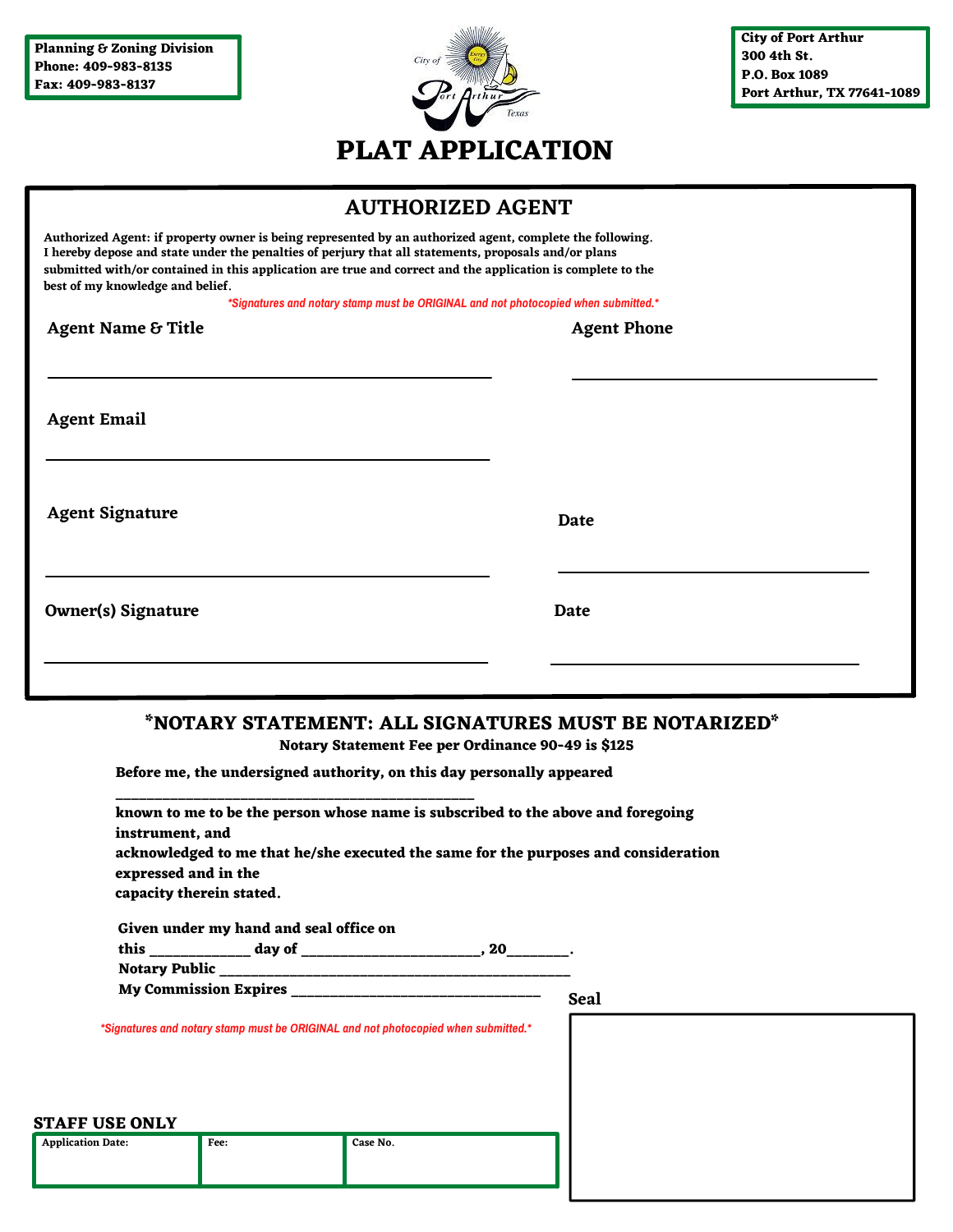

## **PLAT SUBMITTAL INFORMATION**

#### **CHECK IF SHOWN**

| <b>SHEET FORMAT ITEMS</b>                                                            | <b>CHECK IF SHOWN</b> |
|--------------------------------------------------------------------------------------|-----------------------|
| A. Jefferson County - all sheets 24"x36" (match lines acceptable, two or more sheets |                       |
| require index map on first sheet)                                                    |                       |
| B. North arrow on top or left of sheet                                               |                       |
| C. Locator or vicinity map                                                           |                       |
| D. Scale 1=200' or large                                                             |                       |
| E. Title Block - classification plat                                                 |                       |
| <b>Subdivision name</b>                                                              |                       |
| Address (lot & block)                                                                |                       |
|                                                                                      |                       |
| Date of plat                                                                         |                       |
| • Volume and page of ownership                                                       |                       |
| <b>PLAT FORMAT ITEMS</b>                                                             | <b>CHECK IF SHOWN</b> |
| A. Property lines                                                                    |                       |
| <b>Bold lines</b>                                                                    |                       |
| <b>Bearings and distances</b>                                                        |                       |
| Point of beginning - inner lot                                                       |                       |
| Point of commencing                                                                  |                       |
| Property corners - use open circles                                                  |                       |
| <b>B. Other Information</b>                                                          |                       |
| Easements (use dashed lines and labels) for applicable dimensions<br>$\bullet$       |                       |
| Bearings, distances, and curve data (defined by radius, central angle,               |                       |
| tangent, arc, distances and bearings) for applicable dimensions                      |                       |
| Street and alley right-of-ways (R.O.W.)                                              |                       |
| <b>Street dedication within plat limits</b><br>O                                     |                       |
| Street names and ROW width (including centerline dimensions)<br>o                    |                       |
| Alley dedication within plat limits<br>o                                             |                       |
| Square footage and acreage                                                           |                       |
| Sight and visibility easements - 20' off curve                                       |                       |
| Identification systems for all lots and blocks                                       |                       |
| Identification of the streets, alleys, easements, front building setback             |                       |
| lines, parks, other facilities as shown on the plat, and a dedication thereof        |                       |
| to the public use                                                                    |                       |

**Garage setback line - minimum of 20'**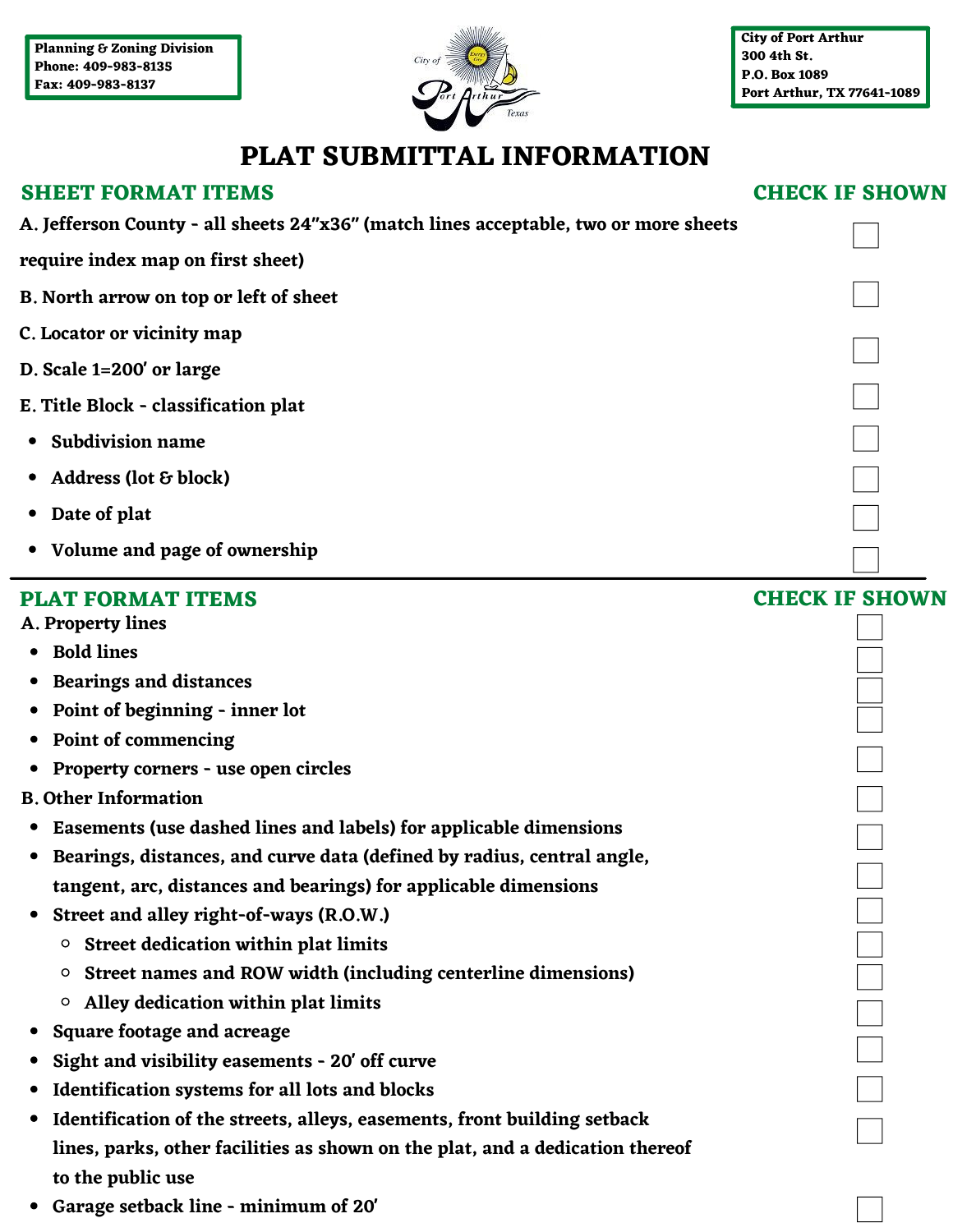

**CHECK IF SHOWN**

# **PLAT SUBMITTAL INFORMATION**

## **PLAT FORMAT ITEMS**

| C. Boundary lines outside of property being platted                                |  |
|------------------------------------------------------------------------------------|--|
| County lines, if applicable<br>$\bullet$                                           |  |
| City limit lines, if applicable                                                    |  |
| Abstract lines and names, if applicable                                            |  |
| Adjacent subdivision name(s) with volumes and pages and with dotted                |  |
| lines of abutting (if adjoining land is not platted it should be shown as          |  |
| such)                                                                              |  |
| Abutting property owners from Jefferson County Tax Office or Orange                |  |
| <b>County Tax Office</b>                                                           |  |
| Show no change in deed restrictions of a submitted replat<br>$\bullet$             |  |
| D. Owner's Certificate                                                             |  |
| Metes and bounds description including a calculation of total acreage<br>$\bullet$ |  |
| (must tie to a corner - the original survey abstract of which is a part of         |  |
| <b>Texas State Law)</b>                                                            |  |
| A description of all moments, both found and set, which mark<br>$\circ$            |  |
| boundaries of the property                                                         |  |
| $\circ$ A description of all control monuments in conducting the survey            |  |
| Standard dedication statement (Exhibit "E")                                        |  |
| Owner(s) signature(s) and notarization                                             |  |
| Surveyor                                                                           |  |
| Signature<br>$\circ$                                                               |  |
| $\circ$ Seal                                                                       |  |
| Statement by the land surveyor that the survey was performed by him<br>o           |  |
| or under his direct responsibility, supervision, and checking                      |  |
| <b>Notarization</b><br>o                                                           |  |
| E. Miscellaneous                                                                   |  |
| Owner(s) name, address and phone number                                            |  |
| Name of the design/survey firm, contact person, address and phone                  |  |
| number                                                                             |  |
| Delineation of the one hundred (100) year floodplain the effective date            |  |
| thereof and the same is subject to change, if applicable                           |  |
| <b>Closure calculation</b>                                                         |  |
| Reproducible reproduction at 8 1/2"x14" of each plat page                          |  |
|                                                                                    |  |